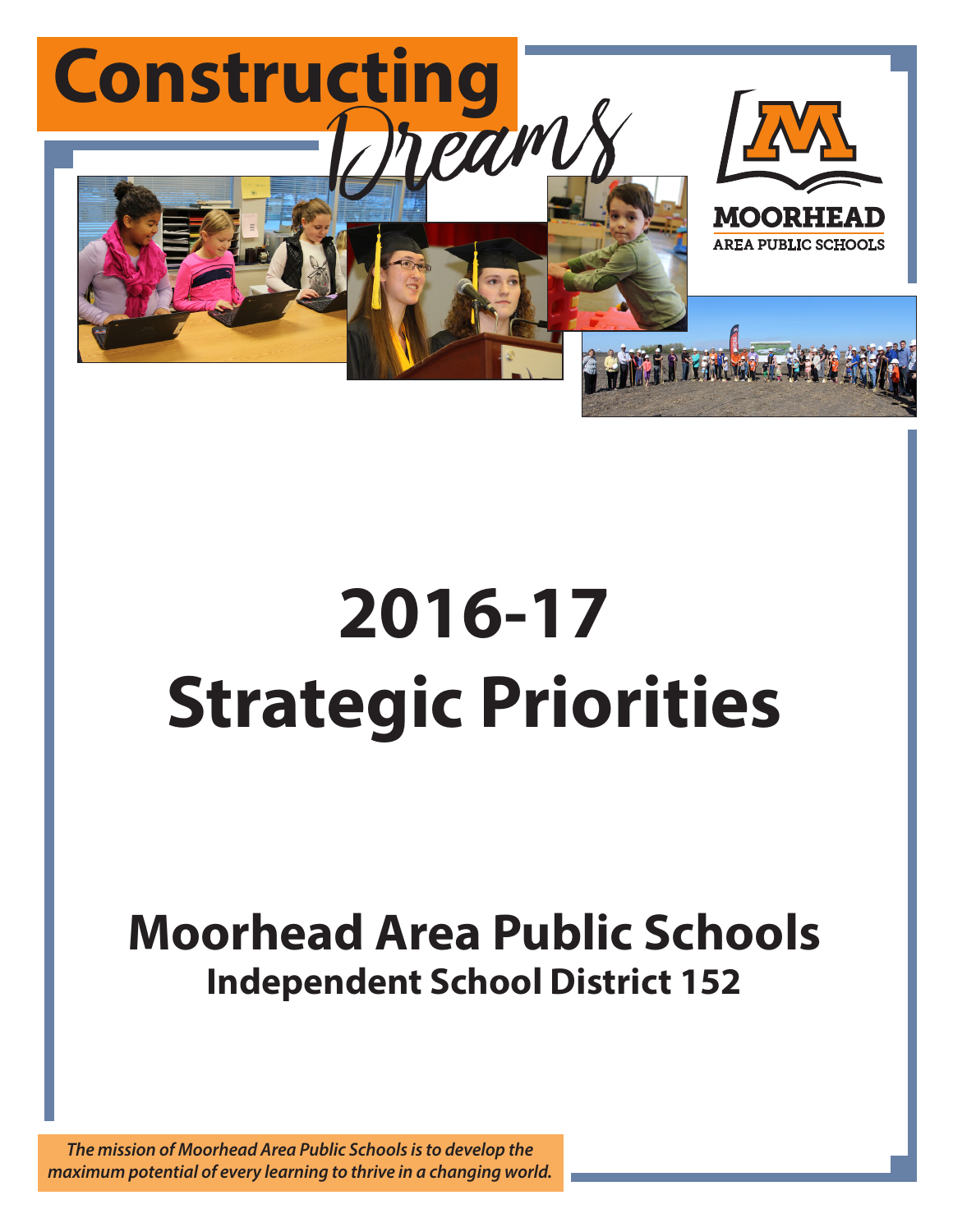# **Guiding Philosophy**

The guiding philosophy of Moorhead Area Public Schools is continuous improvement.

## **Mission**

The mission of Moorhead Area Public Schools is to develop the maximum potential of every learner to thrive in a changing world.

# **Vision**

Moorhead Area Public Schools will be a progressive school district recognized for excellence at all levels. We will work collaboratively with our community to provide a premier education for every learner to achieve success while providing a safe and nurturing environment that celebrates diversity and practices mutual respect.

# **Core Values**

Moorhead Area Public Schools is committed to the education and well-being of each student. We are committed to:

- creating a positive learning environment that values children and youth.
- supporting all learners.
- holding high standards and expectations for all learners.
- making research-based, data-driven, collaborative decisions inclusive of stakeholder perspectives.
- seeking continuous improvement and planning for the future.
- advocating for children and youth within our community and district.
- celebrating students, staff and community.
- promoting pride in the Moorhead community and schools.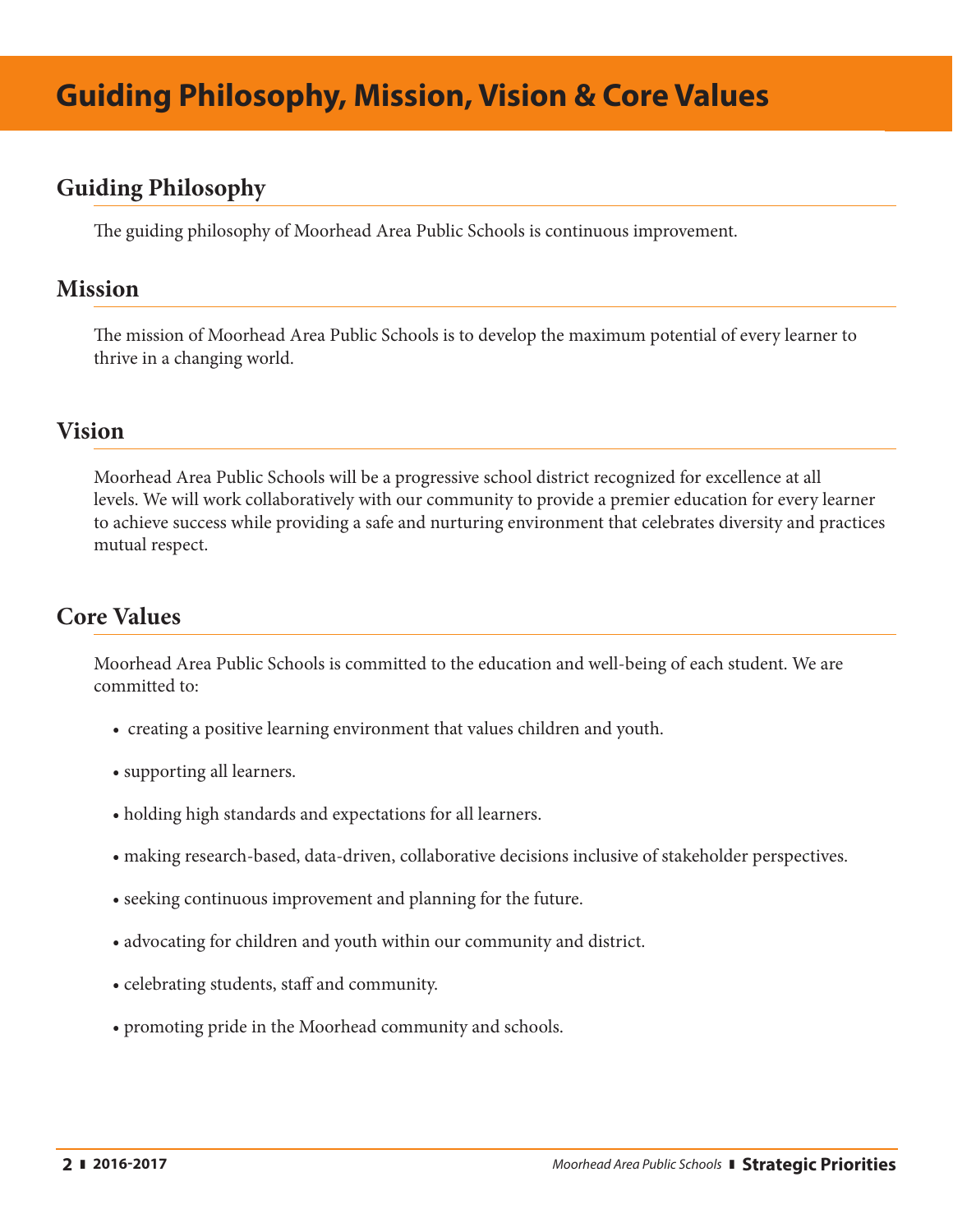Moorhead Area Public Schools has established the following strategic priorities for the 2016-17 school year. These are a continuation of the 2013-14, 2014-15 and 2015-16 priorities based on the themes and discussion from the Community Engagement Initiative.

These priorities will guide work in the district for 2016-17. Items noted with an asterisk (\*) are aligned to World's Best Workforce.

# *21st Century Schools:*

# **Establish a culture of learning that supports the needs of the 21st century learner and develops the whole student to thrive in a changing world.**

#### **Objectives for 2016-17**

- *• College, Career and Life Readiness Goals:*
	- a) The percentage of grade 11 students meeting all four college benchmarks on the ACT will increase from 30% to 32% by August 30, 2017.\*
	- b) The percentage of schools reporting proficiency with 21st Century Skills (collaboration, communication, critical thinking and creativity) will increase from 17% to 50% according to BrightBytes student survey results in spring 2017.\*
- *• Graduation Goal:* Moorhead Area Public Schools will improve the four-year graduation rate from 75.7% to 80% for the graduating class of 2016 by February 2017.\*
- • By June 2017, staff and students will be recognized as examples of the culture of learning at Moorhead Area Public Schools.

# *School and Community:*

# **Build comprehensive and responsive communication systems and partnerships with community stakeholders to promote and advance quality education for all learners.**

#### **Objectives for 2016-17**

- • By June 2017, Moorhead Area Public Schools will continue collaborations to strengthen opportunities for partnerships with community, business and higher education and explore the implementation of an adopt-a-school program.
- The percent of district residents pleased with the quality of education provided by Moorhead Area Public Schools will be maintained at 90 percent on the 2020 community survey.
- • By June 2017, Moorhead Area Public Schools will enhance content on the district's social media channels of Facebook and Twitter through collaborative district, school and activities office communication to increase followers by 10% (September 2016: Facebook 1,551; Twitter 880).
- Moorhead Area Public Schools will enhance school communication efforts as part of the district communications plan to increase stakeholder support of the schools' purpose and direction by increasing the AdvancED Indicator 2.5 from a rating of 3.51 in 2016 to 3.6 out of 5.0 on the AdvancED parent survey in 2018.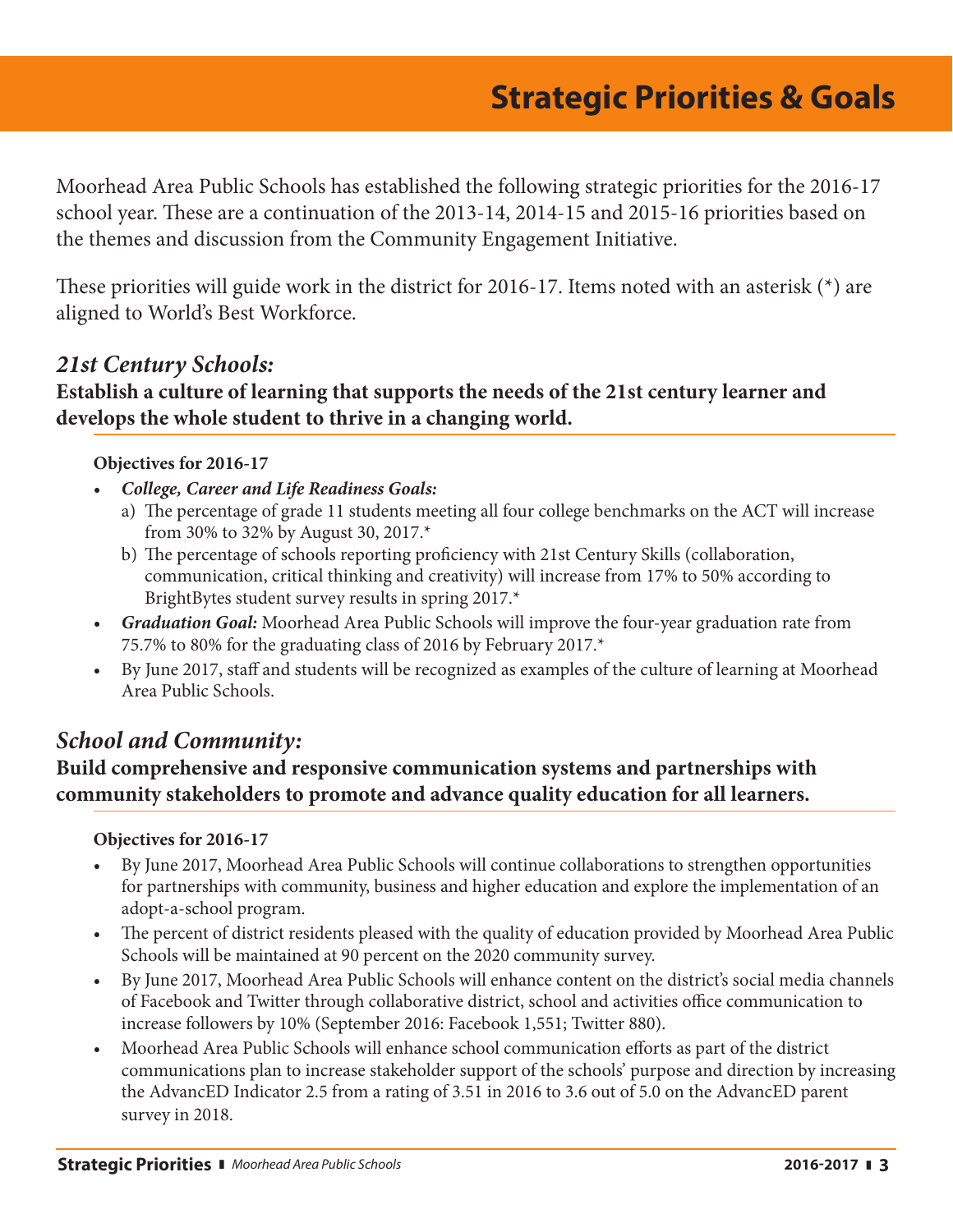# *Equitable Educational Opportunities:*

# **Provide equitable educational opportunities to all students to eliminate race and socioeconomic indicators as predictors of student success.**

#### **Objectives for 2016-17**

- *• Reduce Achievement Gap Goal:* Moorhead Area Public Schools will increase the proficiency of students in all subgroups (free and reduced lunch, special education, English Learners, and racial/ethnic groups) by a minimum of 4 percent on 2017 Minnesota Comprehensive Assessments.\*
- *• School Readiness Goals:*
	- a) 70% of all kindergarten students will be at or above an instructional level C by the end of the 2016-17 school year, as measured by Fountas and Pinnell Benchmark Assessment System.\*
	- b) 90% of all kindergarten students will demonstrate a proficiency at an AVMR construct one in addition and subtraction (ASC) by the end of the school year as measured by Bridges assessments and spring AVMR data.\*
- *• Read Well by Grade 3 Goal:* Moorhead Area Public Schools grade 3 students will increase their MCA III reading scores from 53.9% to 57% on the MCAs by the spring of 2017.\*
- Moorhead Area Public Schools will increase the number of students achieving medium or high growth in reading and math by a minimum of 2% according to 2016-17 Student Progress section of the Minnesota School Report card (2015-16: Math 68.3%, Reading 72.7%).
- • Moorhead Area Public Schools will improve the five- and six-year graduation rates from 82.2% to 84.2% and 81.5% to 83.5%, respectively, for the graduating class of 2016, by February 2017.
- Moorhead Area Public Schools will increase the number of students with IEPs spending at least 80% of the day in the general education setting with same-age peers from 48% to 55% by June 2017.

# *Facilities:*

# **Provide equitable education facilities and financial resources for technological tools and the infrastructure needed across the district to meet the needs of students, families and communities.**

#### **Objectives for 2016-17**

- • By November 8, 2016, Moorhead Area Public Schools will implement a plan for the renewal of the current operating levy.
- • By February 2017, Moorhead Area Public Schools, in anticipation of the new schools opening in the fall of 2017, will select furniture, fixtures and equipment (FF&E) for the 2017-2018 school year.
- By March 2017, Moorhead Area Public Schools will establish school bus routes to serve the new elementary attendance areas and schools opening Fall 2017.
- • By April 2017, Moorhead Area Public Schools will establish a plan to provide safe and controlled building access to Vista Center for Education, Probstfield Center for Education and Moorhead High School.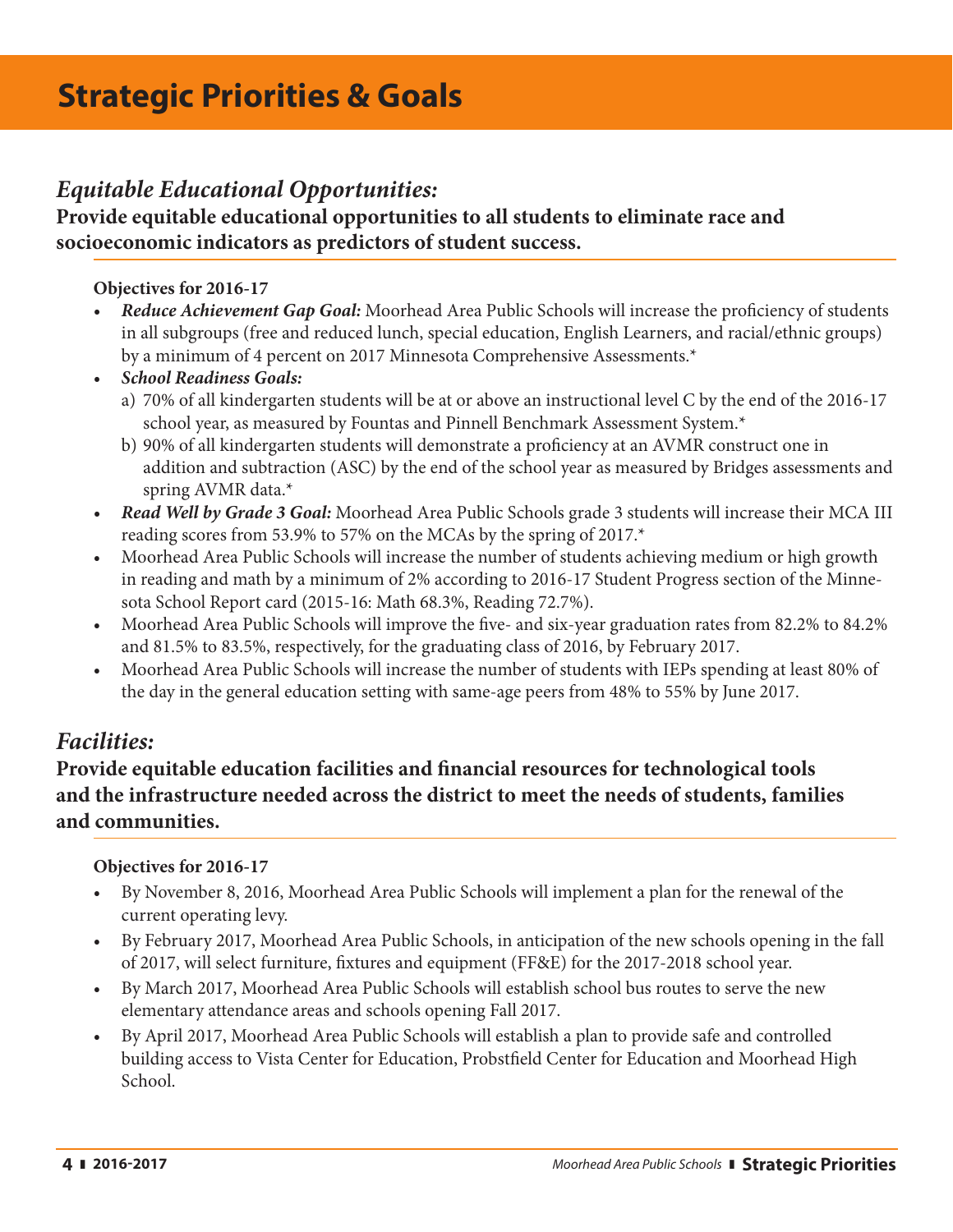# *Mental Health / Character Development:*

**Create a safe, caring and welcoming environment for all students, where the unique qualities and diversity of students are recognized and respected.** 

#### **Objectives for 2016-17**

- • By June 2017, Moorhead Area Public Schools will provide a minimum of three professional development offerings for each school on strategies to understand the educational impact and interventions for students with mental health concerns.
- The percentage of grade 8 students who feel at least one adult at the school cares about them as an individual will increase from 91% to 94% based on the spring 2019 Minnesota Student Survey results.
- 100% of the district's schools will have designated staff meet quarterly to identify behavioral trends, set goals and plan interventions based on those trends.
- Moorhead Area Public Schools will implement a consistent district reporting system for documenting disaggregated in-school and out-of-school suspensions by December 1, 2016.

## *Human Resources:*

# **Provide processes for the quality, effectiveness and continuity of staff through the use of comprehensive recruitment, professional development, supervision and evaluation.**

#### **Objectives for 2016-17**

- By March 1, 2017, revise all teacher job descriptions to decrease the quantity of job descriptions for consistency and manageability. Review and revise scheduled administrative job descriptions.
- • By July 1, 2017, 100% of probationary staff for the 2016-2017 school year will be evaluated prior to the end of the probationary period.
- • By June 1, 2017, create and implement a recognition program for employees based on identified years of service.
- Moorhead Area Public Schools will retain 95% of high quality teachers in the 2016-2017 school year.